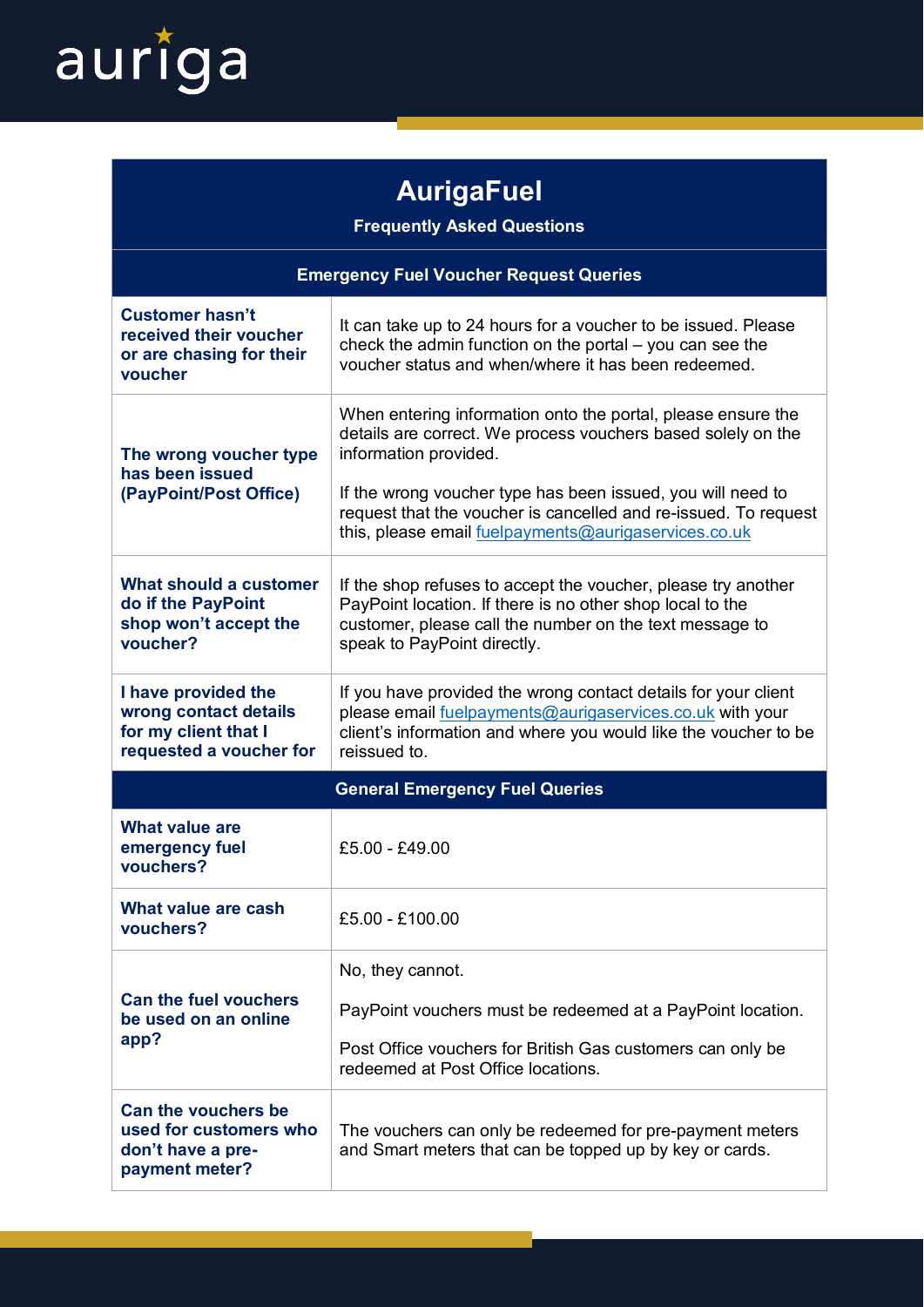## auriga

| <b>Are there</b><br>any meter types that<br>aren't suitable for<br>vouchers?                                           | The vouchers work with any meter that can be topped up via<br>key or card. Customers with meters that can only be topped up<br>via an app can be offered cash vouchers as an alternative.                                                                                                                                     |  |
|------------------------------------------------------------------------------------------------------------------------|-------------------------------------------------------------------------------------------------------------------------------------------------------------------------------------------------------------------------------------------------------------------------------------------------------------------------------|--|
| <b>Can a customer have</b><br>two vouchers?                                                                            | Yes, this is possible.                                                                                                                                                                                                                                                                                                        |  |
| Can the customer split<br>the voucher amount<br>across gas and<br>electricity?                                         | Yes, this is possible. The customer can split the voucher when<br>redeeming it in store.                                                                                                                                                                                                                                      |  |
| How long does it take<br>for the customer to<br>receive the<br>voucher once we have<br>requested it via the<br>portal? | Vouchers can take a maximum of 24 hours to process. The<br>cut-off time for same-day vouchers is 15.30.                                                                                                                                                                                                                       |  |
| Where can the vouchers<br>be redeemed?                                                                                 | PayPoint vouchers can be redeemed at any PayPoint location.                                                                                                                                                                                                                                                                   |  |
|                                                                                                                        | British Gas vouchers can be redeemed at any Post Office.                                                                                                                                                                                                                                                                      |  |
|                                                                                                                        | Anyone at risk of self-disconnection should speak directly with<br>their energy provider for support. Your Local Authority or<br>Citizens Advice may also be able to help you find an agency<br>with funding who could help.                                                                                                  |  |
|                                                                                                                        | <b>Find your local council here</b>                                                                                                                                                                                                                                                                                           |  |
| We don't have any<br>funding, how can I help                                                                           | <b>Find your local Citizens Advice here</b>                                                                                                                                                                                                                                                                                   |  |
| someone in need?                                                                                                       | You can also see if the individual can save money in other<br>areas. Our website Ask Bill has handy tips and tricks to save<br>money around the home, including water and energy efficiency<br>advice. It also includes free and impartial information about<br>what support is provided by their water and energy companies. |  |
|                                                                                                                        | <b>Visit Ask Bill here</b>                                                                                                                                                                                                                                                                                                    |  |
| <b>Portal Queries</b>                                                                                                  |                                                                                                                                                                                                                                                                                                                               |  |
| The portal link does not<br>work                                                                                       | Please ensure you are using Google Chrome and not another<br>web browser when accessing the portal. If the link is still not<br>working, please email fuelpayments@aurigaservices.co.uk for<br>further assistance.                                                                                                            |  |
| The PIN does not work                                                                                                  | Please try refreshing the web browser page. If the PIN is still<br>not working, please email fuelpayments@aurigaservices.co.uk<br>for further assistance.                                                                                                                                                                     |  |